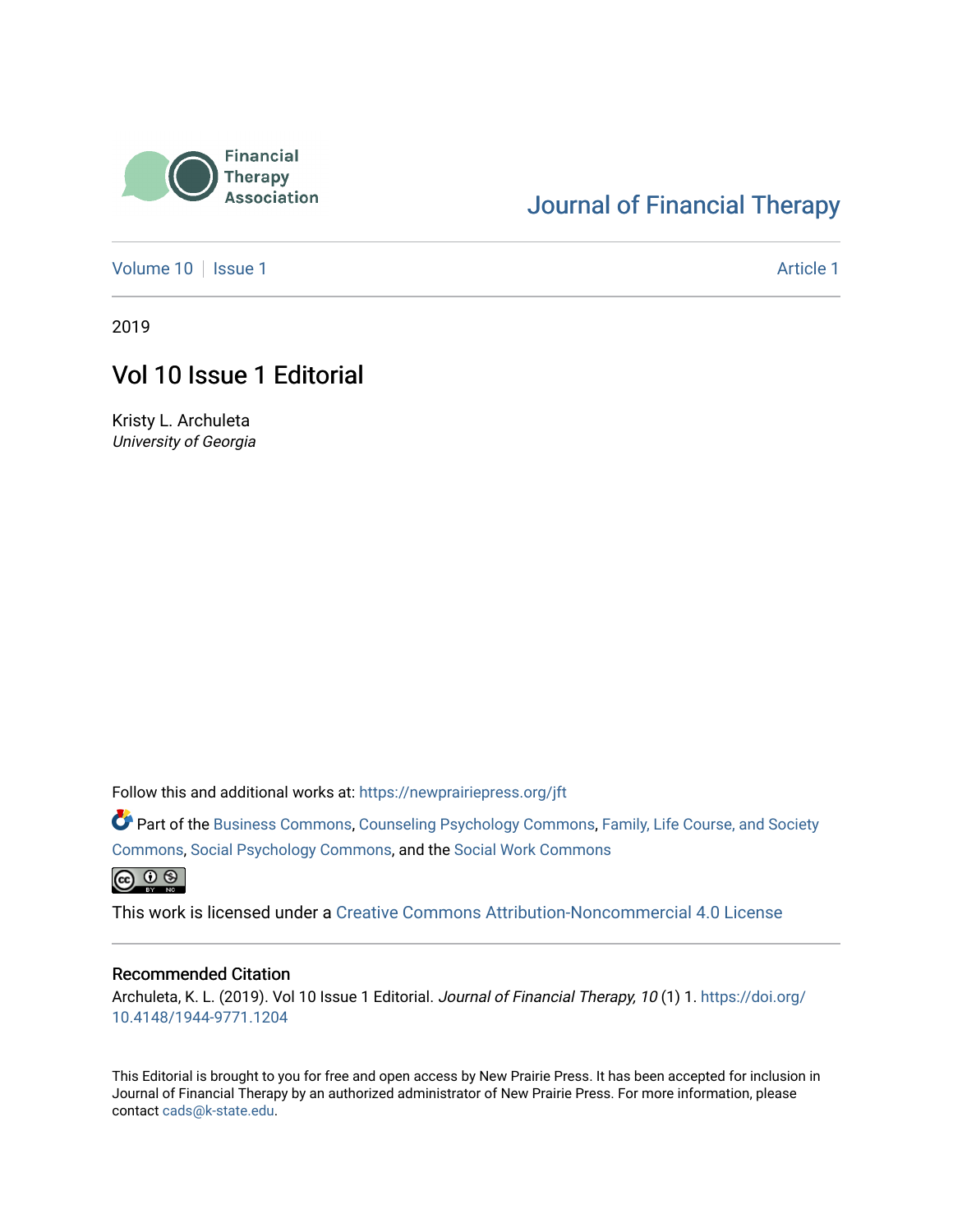# **Editorial**

## **Kristy L. Archuleta, Ph.D.**

### Editor

This issue marks the first issue of the 10<sup>th</sup> volume of the *Journal of Financial Therapy*. Ten years of the *JFT*! I can't believe it! When Dr. John Grable and I founded the *Journal* in 2010, we didn't know if we would be publishing a couple of issues or if this would turn into a long-term endeavor. I am thankful it is the latter. A big thank you goes to John for his initiative and foresight in the development of *JFT* and his dedication to dissemination of valuable, thoughtful, and quality research that connects research, theory, and practice.

With this in mind, I am dedicating this volume to the important people and entities that help make *JFT* possible. First, without the sponsorship of the **Financial Therapy** [Association,](https://www.financialtherapyassociation.org/) *JFT* simply would not exist. I am forever grateful for Editorial Board members and reviewers who have volunteered their time and expertise to elevate the quality of the research published in *JFT*. Although "revise and resubmit" or "reject" are not decisions that authors like to receive on any paper, reviewers have committed to providing thoughtful insights, direction, and comments to authors over the past 10 years to improve their manuscripts. I thank each and every one of you! Also, thank you to the authors who have written about interesting and important issues related to the connection among thoughts, feelings, behavior, personal finance, and well-being. Your perseverance, respect of reviewers' comments, and patience in the process have helped to ensure quality papers in *JFT*.

We could not have made the *Journal* a success without the collaboration of our publisher [New Prairie Press](https://newprairiepress.org/) (NPP) housed in the [Center for Advancement of Digital](https://www.lib.k-state.edu/digital-scholarship)  [Scholarship](https://www.lib.k-state.edu/digital-scholarship) (CADS) at [K-State](https://www.lib.k-state.edu/digital-scholarship) (Kansas State University) Libraries, which is committed to open access publishing. Char Simser and Laura Bonella, from CADS, are always thoughtful and helpful resources and provide valuable assistance and guidance. *JFT* is hosted via Digital Commons, a product of bePress. [bePress](https://www.bepress.com/) was founded by professors and is committed to academic scholarship. They work closely with NPP to provide tremendous customer service so that *JFT* can be an outlet to disseminate research without barriers to people across the world. I am also extremely appreciative of the team of staff that have contributed their talent and attention to detail to produce *JFT*: Dr. Martie Gillen, Megan Ford, Dr. Christina Glenn, Timi Jorgensen, Jerard Adams, Dr. Megan McCoy, and Derek Lawson. Thank you to all of you!

In this issue, four papers are featured covering topics related to retirement, healthcare workers, and credit card users. In the last issue, I began writing a short summary about how I interpret the connection each of these contributes to practice. I received several positive comments about how this approach helps to translate academic research to practical nuggets of knowledge. Hence, the remainder of this Editorial will briefly overview the main result from each study and translate how this finding applies to financial therapy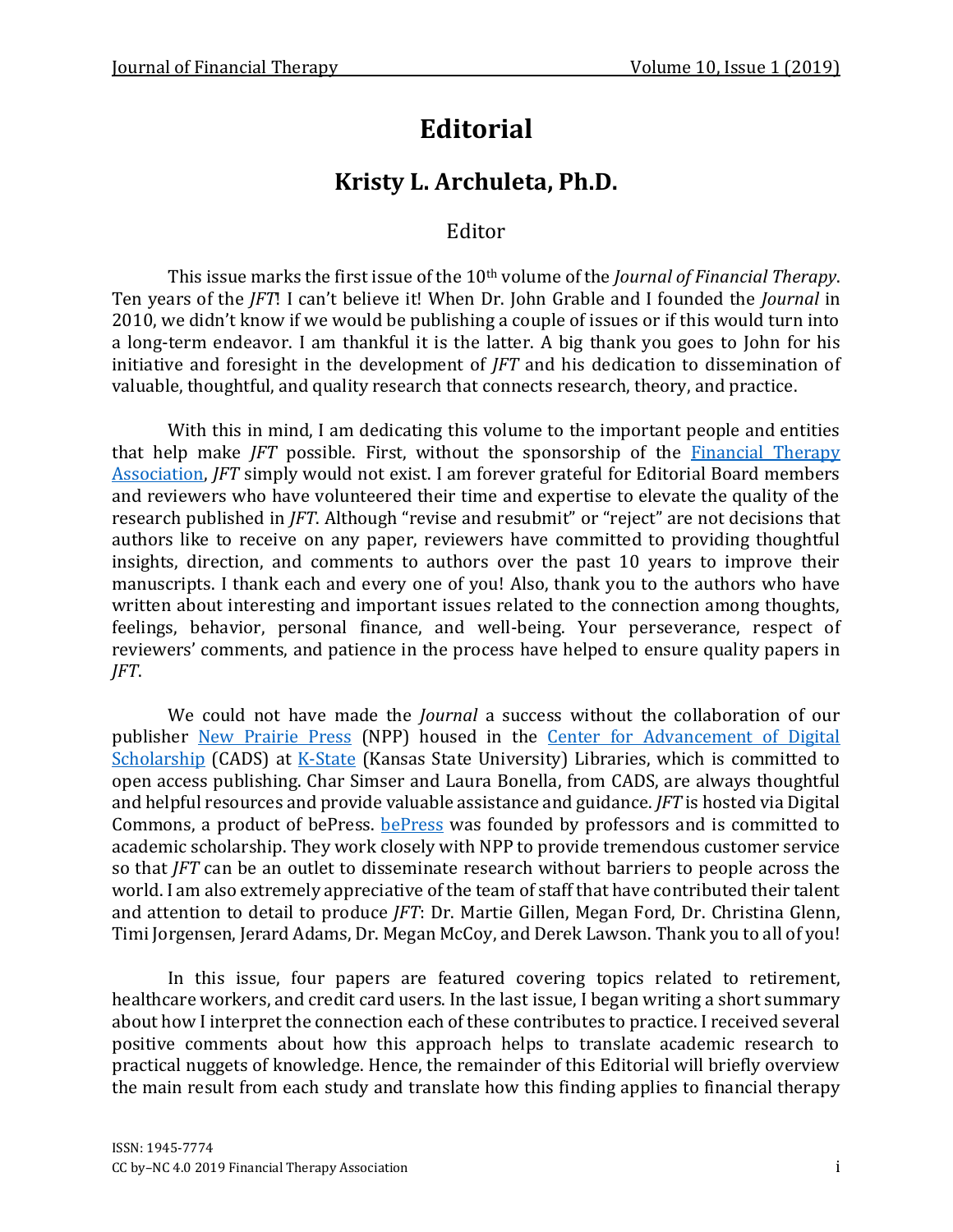practice. Keep in mind, these connections either come from the article itself or they are ones that I made myself utilizing my own financial therapy expertise and practical experience.

In the first article, Dr. Asebedo studied how individuals' psychosocial characteristics, such as feelings of positive emotions, engagement in activity, social support and relationship quality with family and friends, purpose in life, and feelings of accomplishment in life were related to financial self-efficacy. Financial self-efficacy refers to the belief that one has influence and control over their financial situation. This study was done with an older adult population. Probably of most interest for practitioners is that older adults who experience positive emotion, have purpose in life, and feelings of accomplishment in life were more likely to feel more in control of their financial situation. In addition, the support of whomever the individual was living with (partner/spouse or child) was a strong indicator of feeling in control of their financial situation. Financial therapists, financial planners, mental health professionals and other professionals who are working with older adults need to be cognizant that how people feel about their personal situation and having a close relationship is significant in feeling in control of their financial situation. When individuals feel they are in control, they tend to do better financially. So check in with clients about their social support systems and their beliefs about themselves. Utilizing aspects from approaches like positive psychology or solution focused therapy with clients helps build positive emotions and a sense of control and confidence about their financial situation.

Dr. Kiso, Ms. Rudderow, and Dr. Wong studied retirement worry in working-age adults who have children. The major highlight from their study was that not having clear goals for retirement, possessing negative thoughts about retirement, and experiencing child and family stressors were linked to higher amounts of worry for retirement. This may seem like common sense if you are a practitioner, as one of the first things you may do in working with clients is to help the client set clear goals for whatever primary reason brings them into working with you. However, managing negative thinking or navigating stressors the client may be experiencing that are out of your control as a practitioner may seem daunting. Utilizing financial therapy approaches with roots in cognitive-behavioral therapy, family systems theory, or solution focused therapy may provide useful techniques and tools to work with clients. More broadly, utilizing excellent communication skills, especially listening and empathy, is key regardless of the approach.

Drs. Shobo and Wong set out to understand delaying retirement intentions among health care professionals in Virginia. At the outset one might say, "how does this research connect to financial therapy?" The purpose these researchers indicated is that the healthcare industry is facing a gap in healthcare workers due to the large demand of the aging population and retiring healthcare workers. One option available to fill this gap is delaying retirement. However, we need to understand the factors that are associated with the intentions to delay retirement among healthcare workers in order to build programs to help healthcare works make appropriate retirement decisions. The main findings from their study was that having lower income, holding education debt, being between the ages of 50 and 69, higher job satisfaction, and spending less time at a job were the stronger predictors of intending to delay retirement. This brings up a few factors that may be useful for any program where a gap in the workforce is anticipated. It also brings to light potential life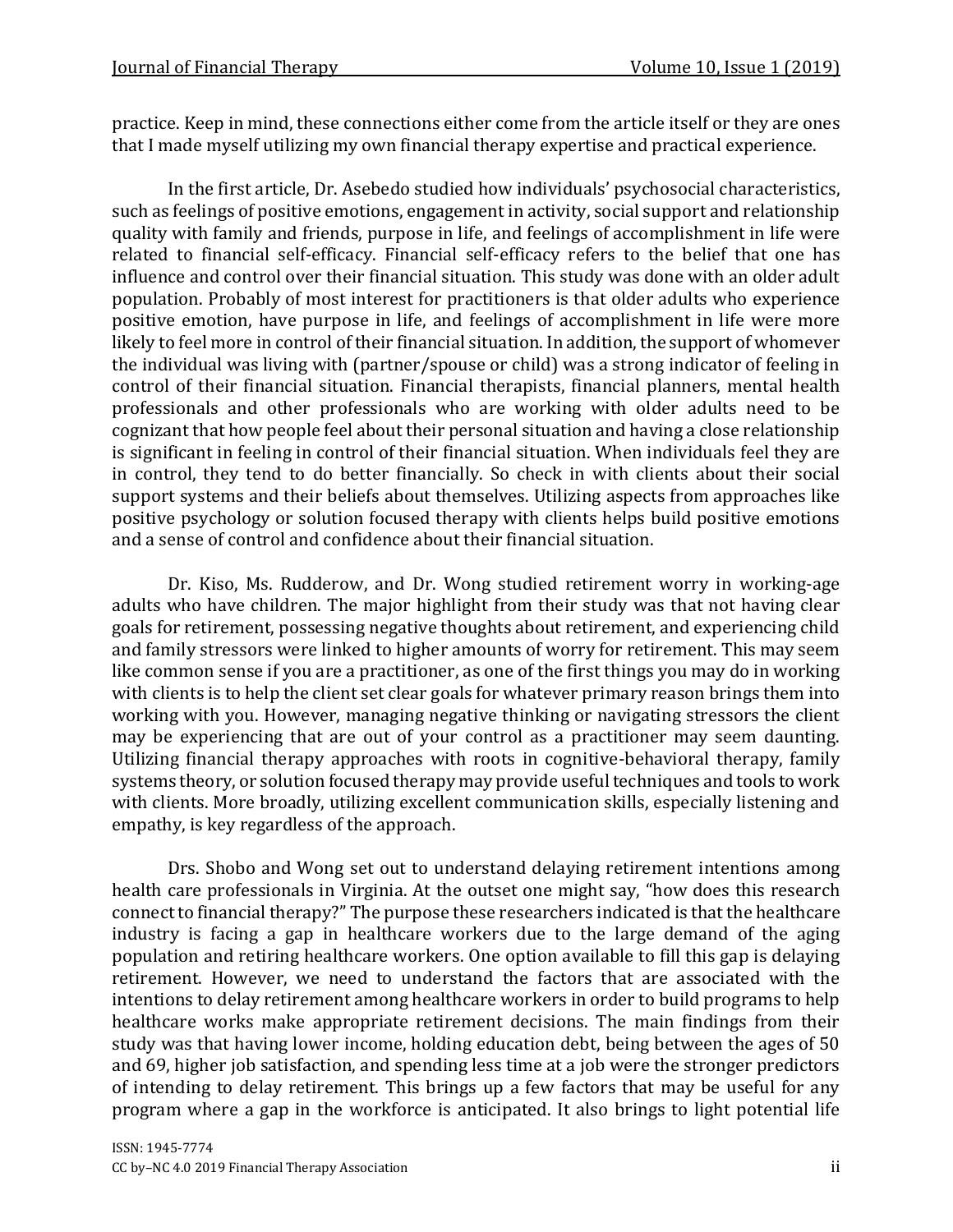satisfaction factors that a financial therapist may want to particularly pay attention to, especially in regards to managing debt, increasing job satisfaction, and potentially managing what could be seen as workaholism. While the latter is not studied nor mentioned by the authors, an individual who is spending excessive time at work may either need the financial resources due to low income, could be avoiding life outside of family, possess a desire to earn more money (although they make enough), or compulsive drive to work more (Canale, Archuleta, & Klontz, 2015). This can be seen as detrimental because a workaholic may experience family conflict, low social support, feelings of burn out or other detrimental factors related to health like sleep deprivation (Klontz et al. 2011).

Drs. Ricaldi and Huston studied aspects of credit card choices (revolving versus convenience) among credit card borrowers. Again, at initial outset, why might a financial therapist care about this topic? These researchers studied credit card attitudes and aspects myopia (i.e., short-term thinking). A main take-away for financial therapy practitioners is that changing credit attitudes is key to changing credit card behavior. In this case, changing behavior refers to the switch from using credit cards for the purposes of carrying debt to using them for convenience. The authors suggested utilizing approaches like cognitive therapy or cognitive-behavioral therapy techniques to help clients transition credit card attitudes and behaviors.

These brief summaries are intended to make reading each scholarly article less daunting. If you are looking for additional resources on how to consume a research article, our colleagues at the Association of Financial Counseling and Planning Education put together a very helpful [guide](http://www.afcpe.org/uploads/programs/BROCCOLI%20BANTER%20-%20HOW%20TO%20READ%20RESEARCH%20ARTICLES.pdf) for practitioners. Thi[s guide](http://www.afcpe.org/uploads/programs/BROCCOLI%20BANTER%20-%20HOW%20TO%20READ%20RESEARCH%20ARTICLES.pdf) is aimed to make a research article easier to understand or more palatable, like adding cheese to broccoli.

In addition to the above articles, don't miss the book reviews authored by Dana Carney and Nathan Astle. Ms. Carney reviewed *Communication Essentials for Financial Planners* by Drs. Goetz and Grable. Mr. Astle reviewed the book, *Financial Recovery* by Karen McCall. The featured profiles for this issue are Dr. Michelle Jeanfreau (researcher) and Mr. Ed Coambs (practitioner). You will want to learn about their innovative work that is shaping the fields of not only financial therapy but also marriage and family therapy and financial planning. You may have seen them in the press lately with quotes and interviews about their work.

I will close this Editorial by welcoming the newest member of our *JFT* team, Dr. Megan McCoy. Dr. McCoy serves as the Profile and Book Reviews Associate Editor. She is a faculty member in the Personal Financial Planning program at Kansas State University. I am very excited to have her join our team!

#### **Editorial Team**

Kristy Archuleta, Ph.D., University of Georgia Editor karchuleta@uga.edu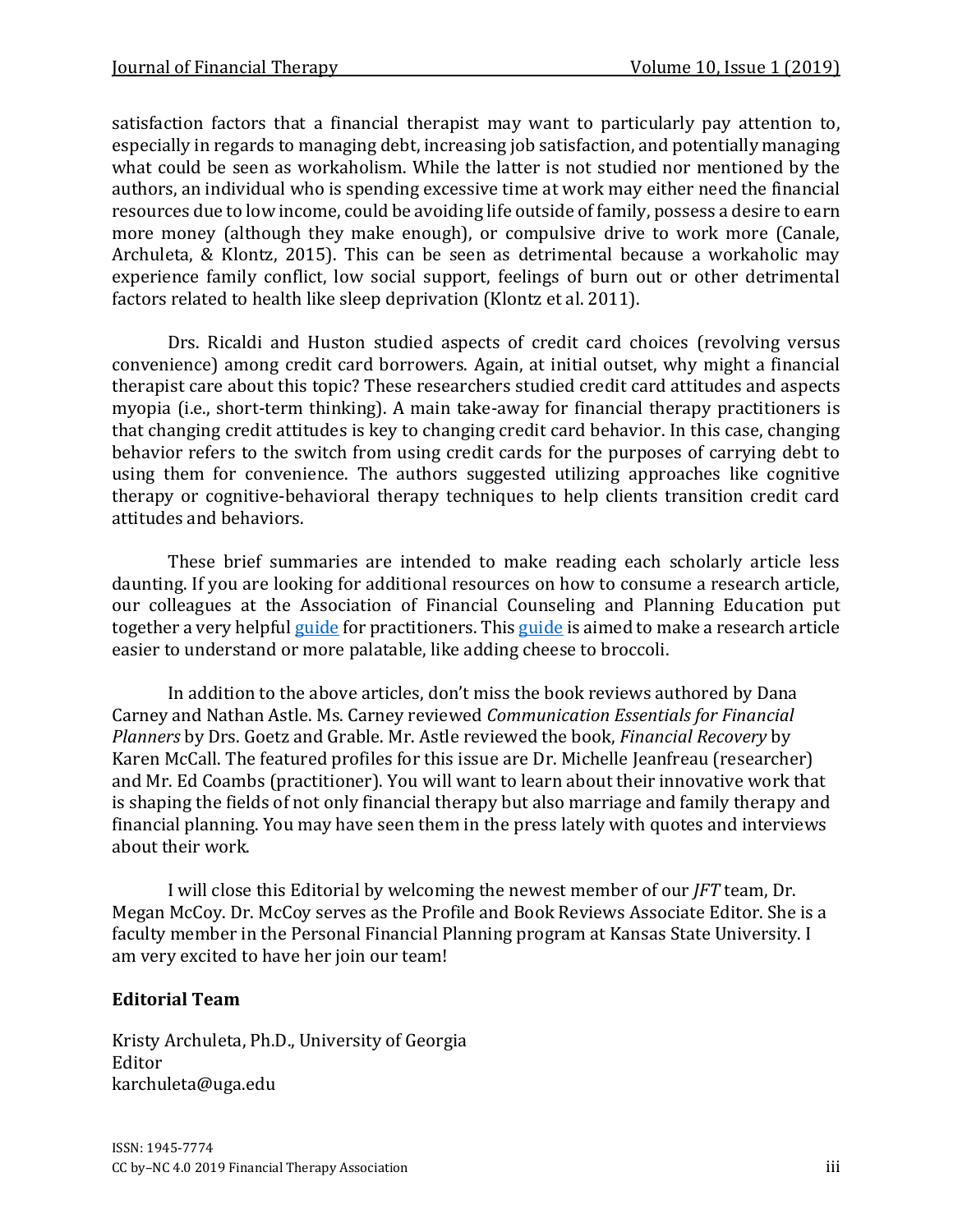Megan McCoy, Ph.D., Kansas State University Profile and Book Review Associate Editors meganmccoy@k-state.edu

Christina Glenn, Ph.D., Fort Hays State University Copyeditor ceglenn@fhsu.edu

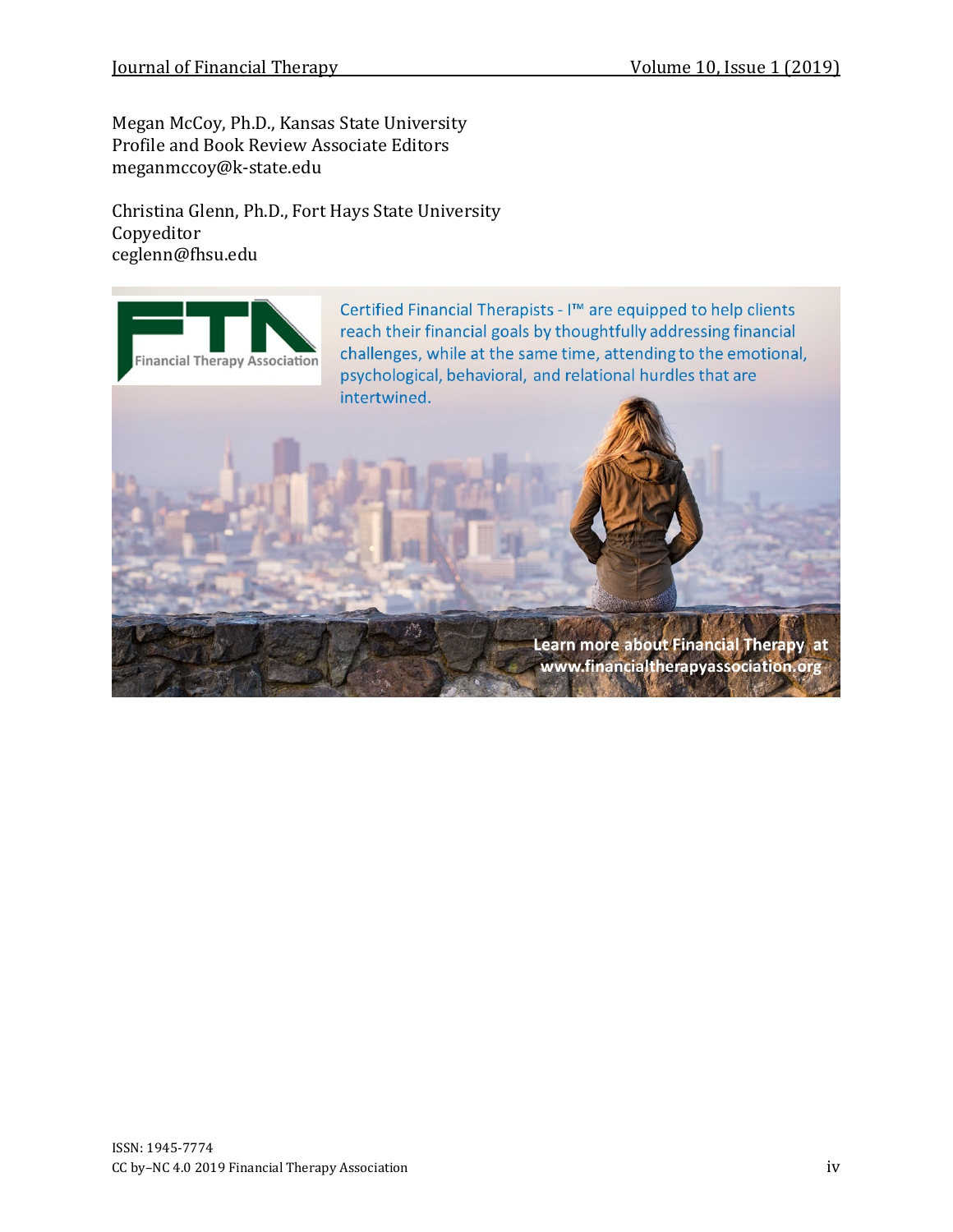## **Meet the Authors**

**Sarah Asebedo, Ph.D.** is an Assistant Professor in Personal Financial Planning at Texas Tech University. Dr. Asebedo is a past president of the Financial Therapy Association and earned her Ph.D. from Kansas State University.

**Nathan Astle, B.S.,** is currently pursuing a M.S. in Couple & Family Therapy from Kansas State University with a graduate certificate in Financial Therapy. He plans on completing a Ph.D. in Couples and Family Therapy and sitting for the CFP® exam so he can supervise mental health practitioners in MFT and financial therapy. His training in systemic approaches brings a holistic approach to financial conflict between couples and families. He is currently researching the interplay of couple attachments, financial transparency, and money scripts on financial stress. Nate's long-term goals include establishing financial therapy as a researched and empirically validated profession.

**Dana Carney, M.S.,** completed her bachelor's and master's degrees in Financial Planning from the University of Georgia in 2018 and 2019, respectively. Dana is passionate about partnering with individuals and their communities to improve both their health and their wealth, and thus has begun serving as a Family and Consumer Sciences Agent with UGA Extension in Lanier County, Georgia. Dana is currently working towards becoming an Accredited Financial Counselor ®, and in her spare time, she enjoys swimming, woodworking, and aviation.

**Sandra J. Huston, Ph.D.,** is a Professor and Director of the Personal Finance (PFI) program in the Department of Personal Financial Planning at Texas Tech University. She received a Ph.D. in consumer economics from the University of Missouri-Columbia.

**Helen Kiso, Ph.D.,** is an Assistant Professor of Psychology at Susquehanna University. Her research interests are focused on spousal influences and factors that predict financial planning for retirement.

**Laura C. Ricaldi, Ph.D., CFP®,** is an Assistant Professor and Assistant Chair in the Finance and Economics Department at Utah Valley University. Dr. Ricaldi received her Ph.D. in Personal Financial Planning from Texas Tech University.

**Annamaria L. Rudderow** is a graduate of Susquehanna University. She hopes to attend graduate school in the near future.

Yetty Shobo, Ph.D., has a doctoral degree in Human Science and is currently the Deputy Director of the Healthcare Workforce Data Center at the Virginia Department of Health Professions and the Deputy Executive Director of the Virginia Board of Health Professions. Her research interest is in healthcare workforce, midlife and late adulthood, and related policy issues.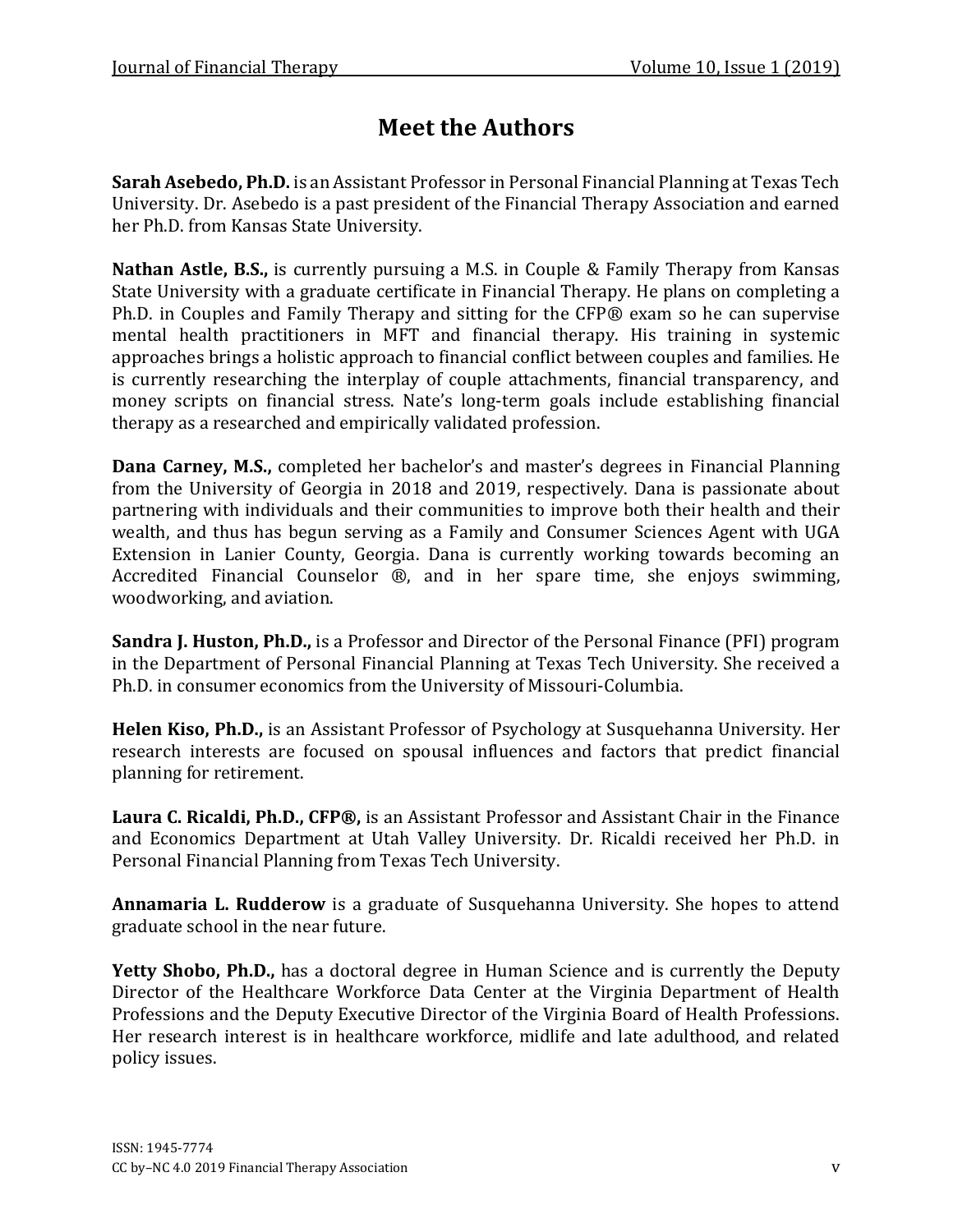**Jen D. Wong, Ph.D.,** has a doctoral degree in Human Development and Family Studies and is currently an Assistant Professor in the Department of Human Science at the Ohio State University. Her research focuses on the interplay among stress, employment, and caregiving on aspects of well-being, health, and physiological functioning in midlife and late adulthood.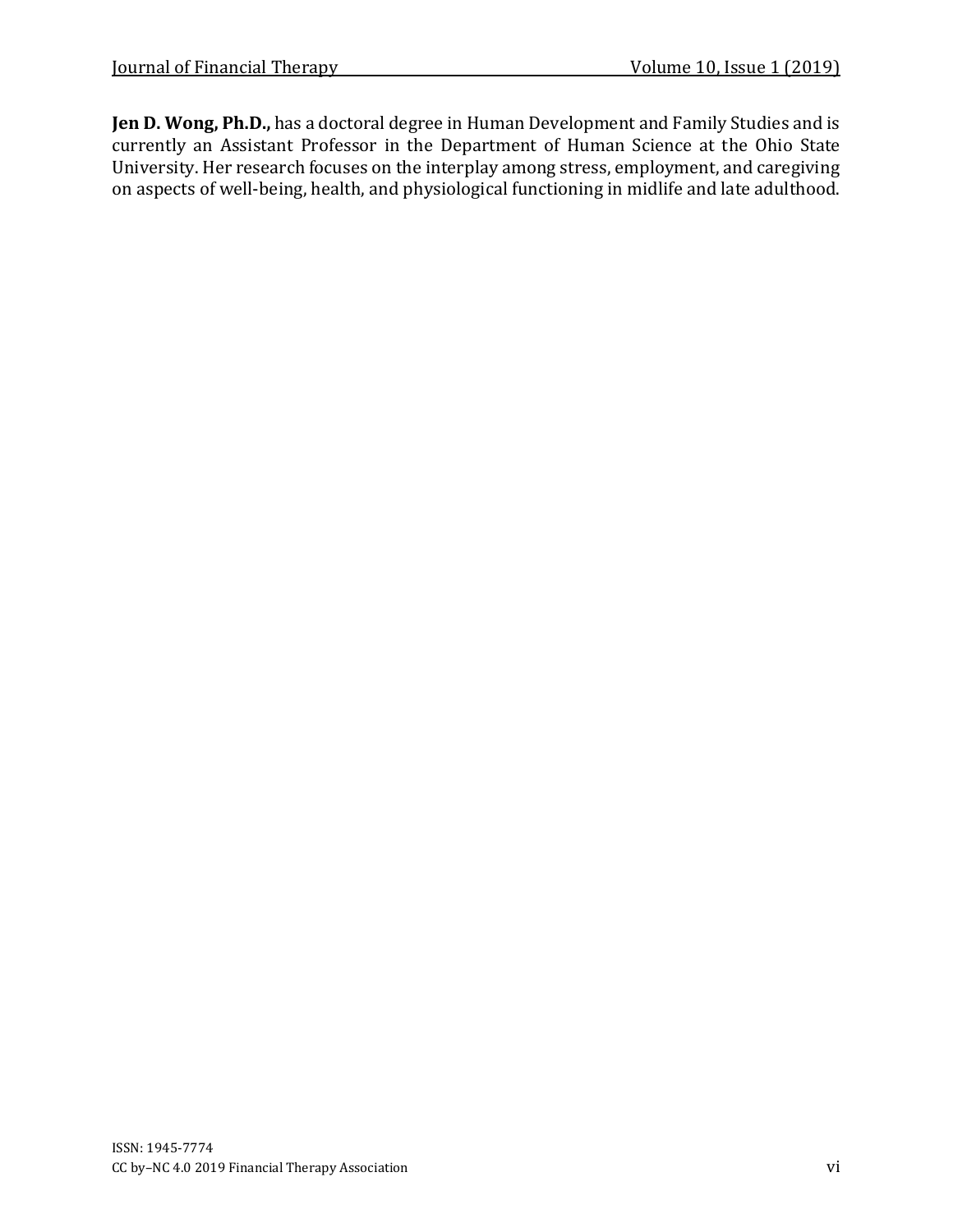# **Financial Therapy Network**

The following individuals have identified themselves as providing services that promote a vision of financial therapy. The Financial Therapy Association cannot guarantee the services of those listed in the FTA Network. For more information and to view these professionals' profiles, visit http://www.financialtherapyassociation.org.

| Maggie Baker, Ph.D.               | Judith Barr, M.S.                  | April Benson, Ph.D.                     |
|-----------------------------------|------------------------------------|-----------------------------------------|
| Wynnewood, PA                     | Brookfield, CT                     | Stopping Overshopping, LLC              |
|                                   |                                    | New York, NY                            |
| Michelle Bohls, LMFT              | Lindsey Bryan Podvin               | Susan Bross                             |
| Austin, TX                        | <b>Grove Emotional Health</b>      | Bross Money, LLC                        |
|                                   | Collaborative                      |                                         |
|                                   | Ann Arbor, MI                      |                                         |
| Kathleen Burns Kingsbury          | William Callahan                   | Linda Case                              |
| <b>KBK</b> Wealth                 | <b>Callahan Financial Planning</b> | Media, PA                               |
| Easton, MA                        | Omaha, NE                          |                                         |
| Eric Damman, Ph.D.                | Jennifer Dunkle, LPC               | Thomas Faupl, M.A.                      |
| New York, NY                      | Fort Collins, CO                   | San Francisco, CA                       |
| Barbara Feinberg, M.S.            | Mary Gresham, Ph.D.                | Prudence Gourguechon                    |
| Cleveland Heights, OH             | Atlanta, GA                        | Chicago, IL                             |
| Judith Gruber, M.S.               | Shellee Henson, M.S., LMFTA        | Dave Jetson, M.S.                       |
| Brooklyn, NY                      | Dallas, TX                         | Jetson Counseling                       |
|                                   |                                    | Rapid City, SD                          |
| Denise Kautzer                    | Rick Kahler, M.S., CFP®            | Debra Kaplan                            |
| St. Paul, MN                      | Kahler Financial                   | Tucson, AZ                              |
|                                   | Rapid City, SD                     |                                         |
| Maureen Kelley                    | Ed Kizer, M.S.                     | Ted Klontz, Ph.D.                       |
| <b>MADRE</b>                      | Sage Counseling & Financial        | Klontz Consulting                       |
| Denver, CO                        | Asheville, NC                      | Nashville, TN                           |
| David Krueger, M.D.               | Colleen Lennon, LCSW               | Cecile Lyons, Ph.D.                     |
| <b>MentorPath</b>                 | Symmetry Counseling                | Santa Barbara, CA                       |
| Houston, TX                       | Chicago, IL                        |                                         |
| Anne Malec, Psy.D.                | Olivia Mellan, M.S.                | Jeff Metz, CFP®                         |
| Symmetry Counseling               | Mellan & Associates, Inc.          | <b>RTD Financial Advisors</b>           |
| Chicago, IL                       | Washington, D.C.                   | Marlton, NJ                             |
| Robin Norris, LMFT                | Nicolle Osequeda, LMFT             | Danielle Ray, M.A., M.F.T.              |
| Windward Optimal Health           | Chicago, IL                        | <b>Integrative Financial Counseling</b> |
| Sterling, VA                      |                                    | Oakland, CA                             |
| Jeffrey Shinal, LPC, LCPC         | Nikiya Spence, LCSW                | Stanley Teitelbaum, Ph.D.               |
| Lessburg, VA and Gaithersburg, MD | Lawrenceville, GA                  | New York, NY                            |
| Marilyn Wechter, MSW              | Sade Younger, MSW, CFSW            |                                         |
| St. Louis, MO                     | The Financial Spa                  |                                         |
|                                   | Fredericksburg, VA                 |                                         |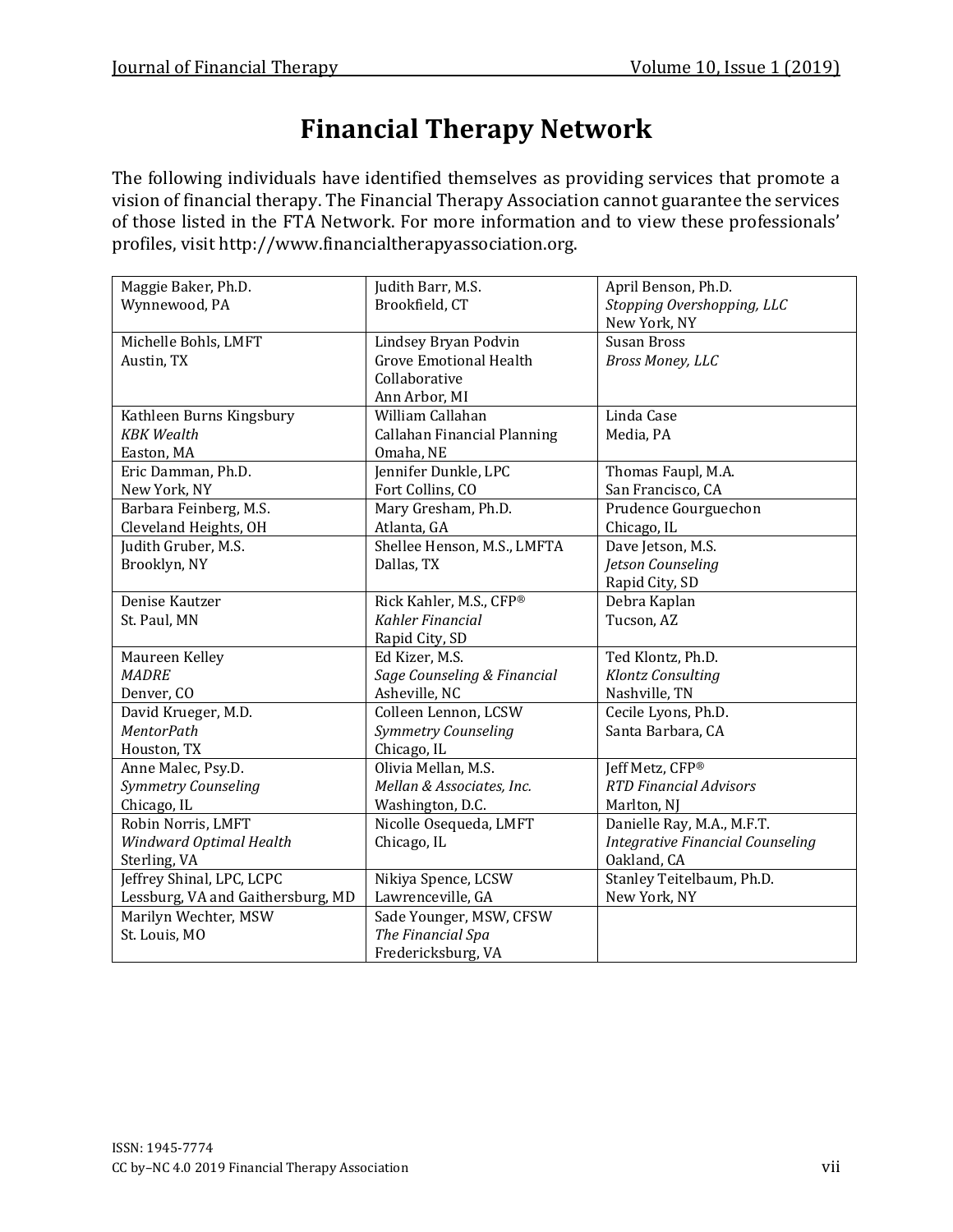Kristy L. Archuleta, University of Georgia Christina Glenn, Fort Hays State University

#### **Editor: Copyeditor:**

#### **Interim Associate Editors of Profile and Book Reviews:**

Jerard Adams & Timi Jorgensen, University of Georgia

| <b>Editorial Board:</b>                             |                                                 |                                                            |
|-----------------------------------------------------|-------------------------------------------------|------------------------------------------------------------|
| Sarah Asebedo, Ph.D., CFP®<br>Texas Tech University | Laura Bonella, Ph.D.<br>Kansas State University | Sonya Britt-Lutter, Ph.D., CFP®<br>Kansas State University |
|                                                     |                                                 |                                                            |
| Eric J. Dammann, Ph.D.                              | Saundra Davis, MSFP                             | Jeff Dew, Ph.D.                                            |
| Psychoanalyst & Consultant                          | <b>Sage Financial Solutions</b>                 | Brigham Young University                                   |
| James M. Dodson, Psy.D.                             | Jerry Gale, Ph.D., LMFT                         | Joseph Goetz, Ph.D. AFC®, CRC®                             |
| Clarksville Behavioral Health                       | University of Georgia                           | University of Georgia                                      |
| John Grable, Ph.D., CFP®                            | Clinton Gudmunson, Ph.D.                        | Douglas A. Hershey, Ph.D.                                  |
| University of Georgia                               | Iowa State University                           | Oklahoma State University                                  |
| Soo-hyun Joo, Ph.D                                  | Richard S. Kahler, M.S., CFP®                   | Brad Klontz, Psy.D., CFP®                                  |
| Ewha Womans University, Korea                       | Kahler Financial Group                          | Creighton University &                                     |
|                                                     |                                                 | Financial Psychology Institute                             |
| Joe W. Lowrance, Jr., Psy.D.                        | Wm. Marty Martin, Psy.D.                        | Martin Seay, Ph.D. CFP®                                    |
| Lowrance Psychology                                 | DePaul University                               | Kansas State University                                    |
| Thomas Smith, Ph.D., LCSW                           | Robert Van Beek                                 | Neal Van Zutphen, M.S., CFP®, FBS                          |
| Florida State University                            | About Life & Finance,                           | Intrinsic Wealth Counsel, Inc.                             |
|                                                     | The Netherlands                                 |                                                            |
|                                                     |                                                 |                                                            |

**Mailing Address:** Kristy Archuleta Financial Planning, Housing & Consumer Economics 205 Dawson Hall 305 Sanford Drive University of Georgia Athens, GA 30602 Phone: (706)542-5263 E-mail: karchuleta@uga.edu Website: www.jftonline.org

**CC by-NC 4.0 2018** Financial Therapy Association.

**Postmaster:** Send address changes to Kristy Archuleta, Editor, Journal of Financial Therapy. 205 Dawson Hall, 305 Sanford Drive, University of Georgia, Athens, GA 30602

**Permissions:** Requests for permissions to make copies or to obtain copyright permissions should be directed to the Editor.

**Disclaimer:** The *Journal of Financial Therapy* is intended to present timely, accurate, and authoritative information. The editorial staff of the Journal is not engaged in providing counseling, therapy, investment, legal, accounting, financial, retirement, or other financial planning advice or service. Before implementing any recommendation presented in this Journal readers are encouraged to consult with a competent professional. While the information, data analysis methodology, and author recommendations have been reviewed through a peer evaluation process, some material presented in the Journal may be affected by changes in tax laws, court findings, or future interpretations of rules and regulations. As such, the accuracy and completeness of information, data, and opinions provided in the Journal are in no